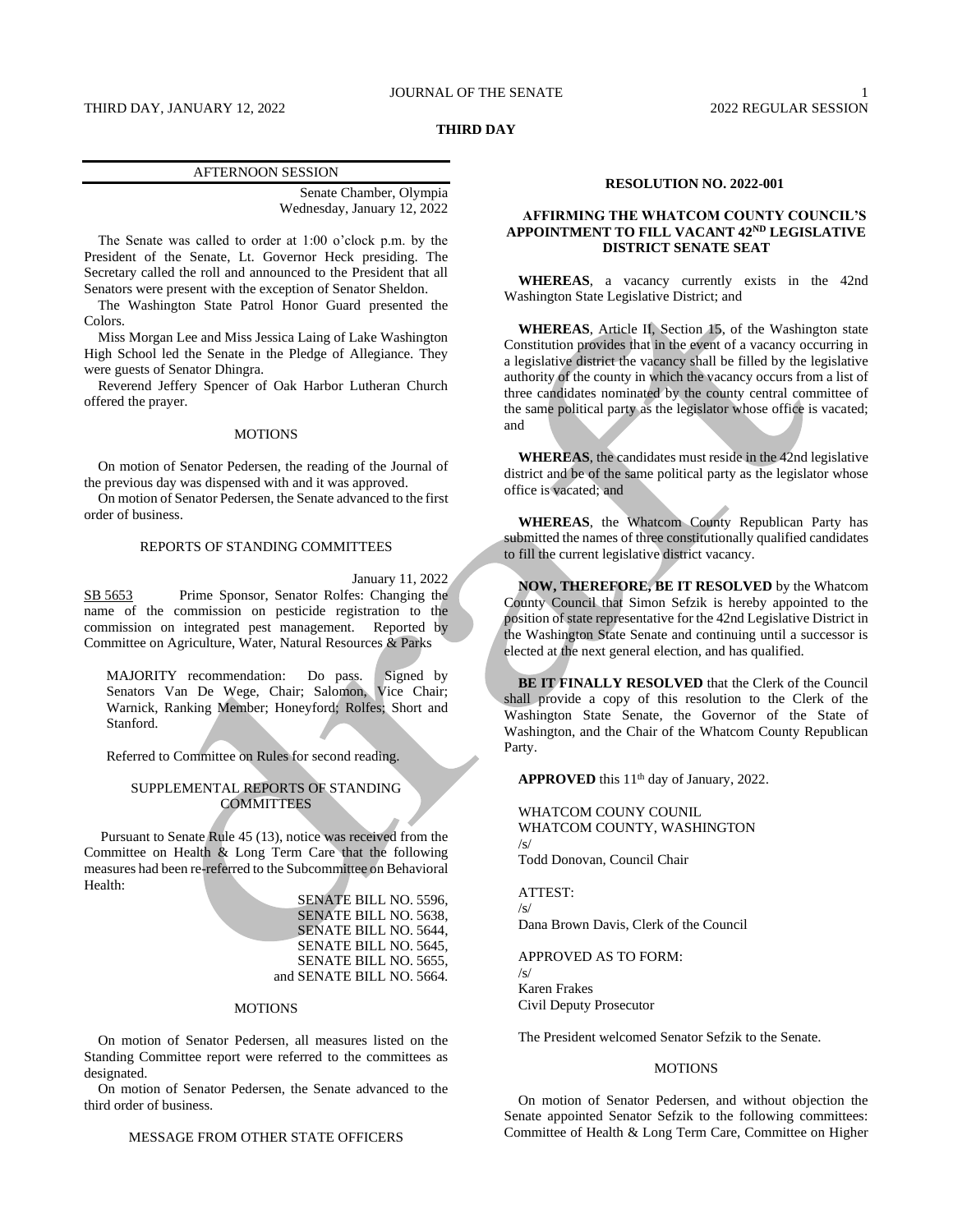Education & Workforce Development; and Committee on Housing and Local Government.

On motion of Senator Pedersen, the Senate advanced to the fifth order of business.

# INTRODUCTION AND FIRST READING

# SB 5820 by Senator Carlyle

AN ACT Relating to appointing the superintendent of public instruction; amending RCW 28A.300.010, 28A.300.040, 43.01.010, 43.03.010, 43.03.011, 41.32.010, 29A.52.231, and 42.17A.005; and providing a contingent effective date.

Referred to Committee on Early Learning & K-12 Education.

SB 5821 by Senators Rivers and Billig

AN ACT Relating to evaluating the state's cardiac and stroke emergency response system; creating new sections; and providing an expiration date.

Referred to Committee on Health & Long Term Care.

SB 5822 by Senator L. Wilson

AN ACT Relating to insurance coverage for biomarker testing; and adding a new section to chapter 48.43 RCW.

Referred to Committee on Health & Long Term Care.

SB 5823 by Senators Das and Robinson

AN ACT Relating to local infrastructure project areas; and amending RCW 39.108.120, 84.55.010, 84.55.015, 84.55.020, 84.55.030, 84.55.120, and 39.108.010.

Referred to Committee on Housing & Local Government.

SB 5824 by Senators Nobles and Mullet

AN ACT Relating to providing dependent youth with financial education and support; adding a new section to chapter 74.13 RCW; and creating a new section.

Referred to Committee on Human Services, Reentry & Rehabilitation.

SB 5825 by Senators Kuderer and Das

AN ACT Relating to establishing a rental and vacant property registration program work group; creating new sections; and providing an expiration date.

Referred to Committee on Housing & Local Government.

# SB 5826 by Senator Padden

AN ACT Relating to warm water game fish management; and amending RCW 77.12.085.

Referred to Committee on Agriculture, Water, Natural Resources & Parks.

SB 5827 by Senator Dozier

AN ACT Relating to offender management network information and electronic health records systems at the department of corrections; adding a new section to chapter 72.09 RCW; and creating a new section.

Referred to Committee on Human Services, Reentry & Rehabilitation.

SB 5828 by Senator Nguyen

AN ACT Relating to implementing recommendations of the autonomous vehicle work group; amending RCW 46.92.010; and providing an effective date.

Referred to Committee on Transportation.

### SB 5829 by Senator Braun

AN ACT Relating to appropriations for behavioral health; creating a new section; making an appropriation; and providing an expiration date.

Referred to Committee on Health & Long Term Care.

# SB 5830 by Senators Liias and Hasegawa

AN ACT Relating to increasing tenure-track faculty at the public baccalaureate institutions; adding a new section to chapter 28B.10 RCW; and providing an expiration date.

Referred to Committee on Higher Education & Workforce Development.

### SB 5831 by Senator L. Wilson

AN ACT Relating to transparency in state and local taxation; reenacting and amending RCW 44.48.150; adding a new section to chapter 82.02 RCW; and creating a new section.

Referred to Committee on State Government & Elections.

# SB 5832 by Senators Das and Fortunato

AN ACT Relating to expanding the multifamily tax exemption program to include converting existing multifamily units; and amending RCW 84.14.010 and 84.14.020.

Referred to Committee on Housing & Local Government.

# SB 5833 by Senator Carlyle

AN ACT Relating to school board of directors compensation; and amending RCW 28A.343.400.

Referred to Committee on Early Learning & K-12 Education.

SB 5834 by Senator Carlyle

AN ACT Relating to implementing enterprise-wide technology policies in state government to ensure consistency, security, and responsible use of data; amending RCW 43.105.054 and 43.105.369; and creating a new section.

Referred to Committee on Environment, Energy & Technology.

SB 5835 by Senators Saldaña and Keiser

AN ACT Relating to workers' compensation; amending RCW 51.32.060 and 51.32.090; and providing an effective date.

Referred to Committee on Labor, Commerce & Tribal Affairs.

SB 5836 by Senator Fortunato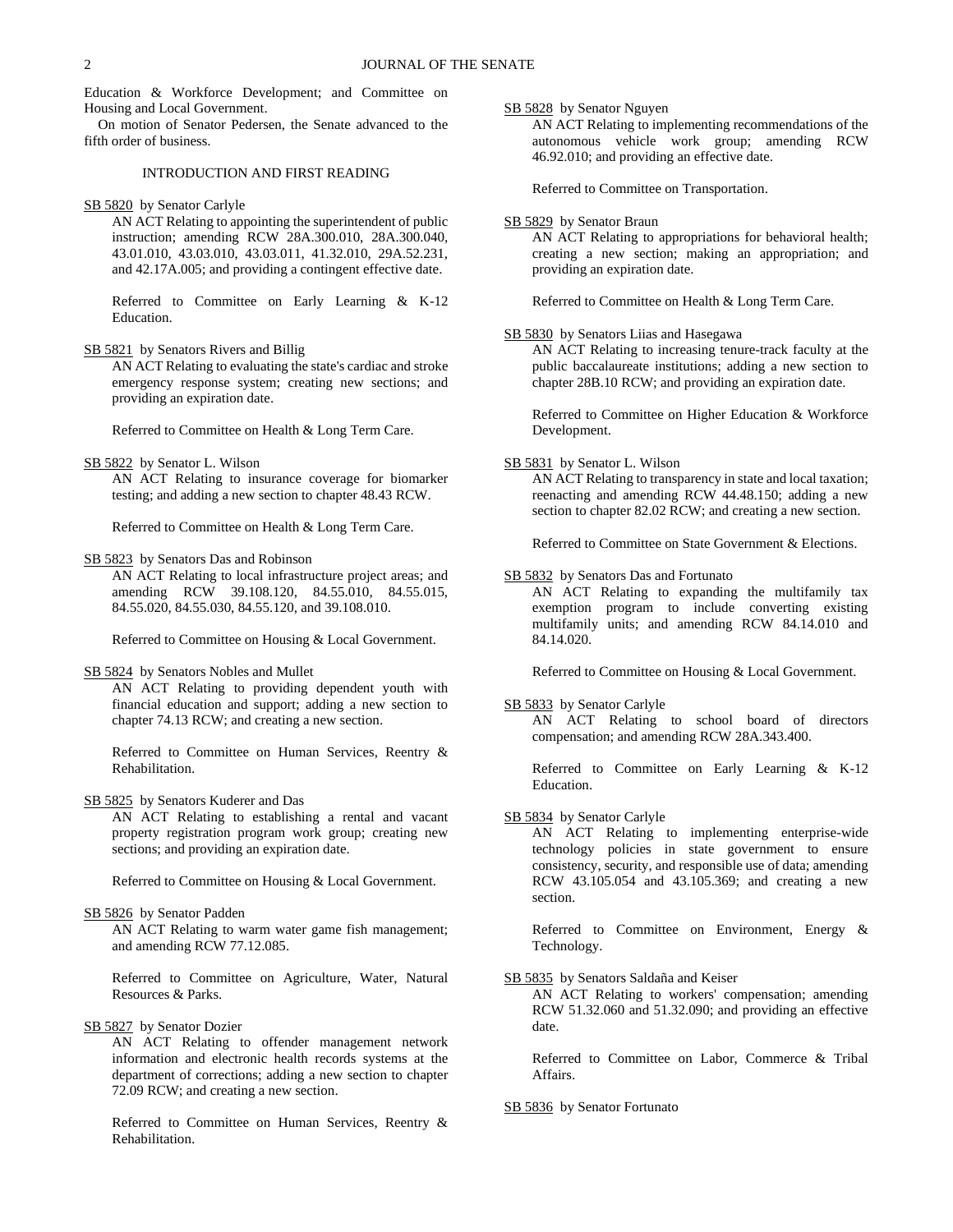## THIRD DAY, JANUARY 12, 2022 2022 REGULAR SESSION

AN ACT Relating to informed consent for COVID-19 vaccines; adding a new section to chapter 18.130 RCW; creating a new section; and prescribing penalties.

Referred to Committee on Health & Long Term Care.

# SB 5837 by Senators Salomon and Das

AN ACT Relating to removing plastic bags as an option for use at retail establishments; and reenacting and amending RCW 70A.530.020.

Referred to Committee on Environment, Energy & Technology.

### SB 5838 by Senators Nobles and Rivers

AN ACT Relating to providing a monthly diaper subsidy for parents or other caregivers receiving temporary assistance for needy families; adding a new section to chapter 74.12 RCW; creating new sections; and providing an effective date.

Referred to Committee on Human Services, Reentry & Rehabilitation.

## SB 5839 by Senator Padden

AN ACT Relating to creating the crime of interfering with a firefighter or emergency medical services provider; adding a new section to chapter 9A.84 RCW; and prescribing penalties.

Referred to Committee on Law & Justice.

#### SB 5840 by Senator Keiser

AN ACT Relating to language requirements for prescription drug labels; and adding a new section to chapter 18.64 RCW.

Referred to Committee on Health & Long Term Care.

### SB 5841 by Senator Holy

AN ACT Relating to incentivizing cities and counties to increase employment of commissioned law enforcement officers; reenacting and amending RCW 43.101.200; adding a new section to chapter 82.14 RCW; and creating a new section.

Referred to Committee on Law & Justice.

### SB 5842 by Senators Carlyle and Liias

AN ACT Relating to state laws that address climate change; amending RCW 70A.65.070, 70A.65.100, 70A.65.200, 70A.65.020, 70A.65.150, 70A.65.160, and 70A.65.230; and adding new sections to chapter 70A.65 RCW.

Referred to Committee on Environment, Energy & Technology.

SJR 8212 by Senator Carlyle

Removing the superintendent of public instruction as a statewide elected official.

Referred to Committee on Early Learning & K-12 Education.

### MOTIONS

On motion of Senator Pedersen, all measures listed on the Introduction and First Reading report were referred to the committees as designated.

On motion of Senator Pedersen, the Senate advanced to the eighth order of business.

On motion of Senator Pedersen, Senate Rule 20 was suspended for the remainder of the day to allow consideration of floor resolutions.

EDITOR'S NOTE: Senate Rule 20 limits consideration of floor resolutions not essential to the operation of the Senate to one per day during regular daily sessions and the resolution must dropped 24 hours prior to that day's floor session.

### MOTION

Senator Billig moved adoption of the following resolution:

# SENATE RESOLUTION 8633

### By Senator Billig

WHEREAS, Brad Hendrickson began his storied career with the Washington State Senate in 1982 as a bright-eyed and bowlcut intern; and

WHEREAS, Having caught the legislative bug, Brad served as Student Legislative Liaison for Western Washington University for the 1983 session; and

WHEREAS, After graduating college, Brad returned to the Senate in 1986 where he worked as an Associate Research Analyst, a Systems Analyst, Staff Coordinator, Deputy Caucus Staff Director, Information Systems Coordinator, Deputy Secretary of the Senate, and the Secretary of the Senate; and

WHEREAS, After the January 20, 1993, Inaugural Day Storm caused the Capitol Campus to lose power, Brad, serving as Deputy Secretary, took part in the Senate's first - and hopefully only - pro forma session by flashlight and candlelight; and

WHEREAS, Brad served during the 2001 earthquake that literally shook the dome so badly it resulted in his planning an outdoor session at the sundial and relocating members and staff for two years while the legislative building was reinforced and remodeled; and

WHEREAS, Brad will be remembered as an integral member, Appointed Principal and Secretary-Treasurer, of the American Society of Legislative Clerks and Secretaries, hosting multiple nationwide professional development seminars in Washington State; and

WHEREAS, Brad, or bRad, as his friends and colleagues in ASLCS know him as, was infamous for his breadth of knowledge as well as his ability to make friends with anyone in the room, often using his balloon art skills to win over the most unfriendly of colleagues; and

WHEREAS, Brad was awarded the 2019 Legislative Staff Achievement Award for his work in supporting the legislative process, improving the effectiveness of the legislative institution and contributing to the work of ASLCS; and

WHEREAS, Brad's dedication to civic education and the Washington State Legislative Internship Program was a priority throughout his career as he mentored hundreds of interns as they entered state government and annually reprised his role as the esteemed host of intern Jeopardy!; and

WHEREAS, Brad helped plan and orchestrate the marriage proposal of two legislative staffers taking place on the Senate floor; and

WHEREAS, Despite his many pleas he was unfortunately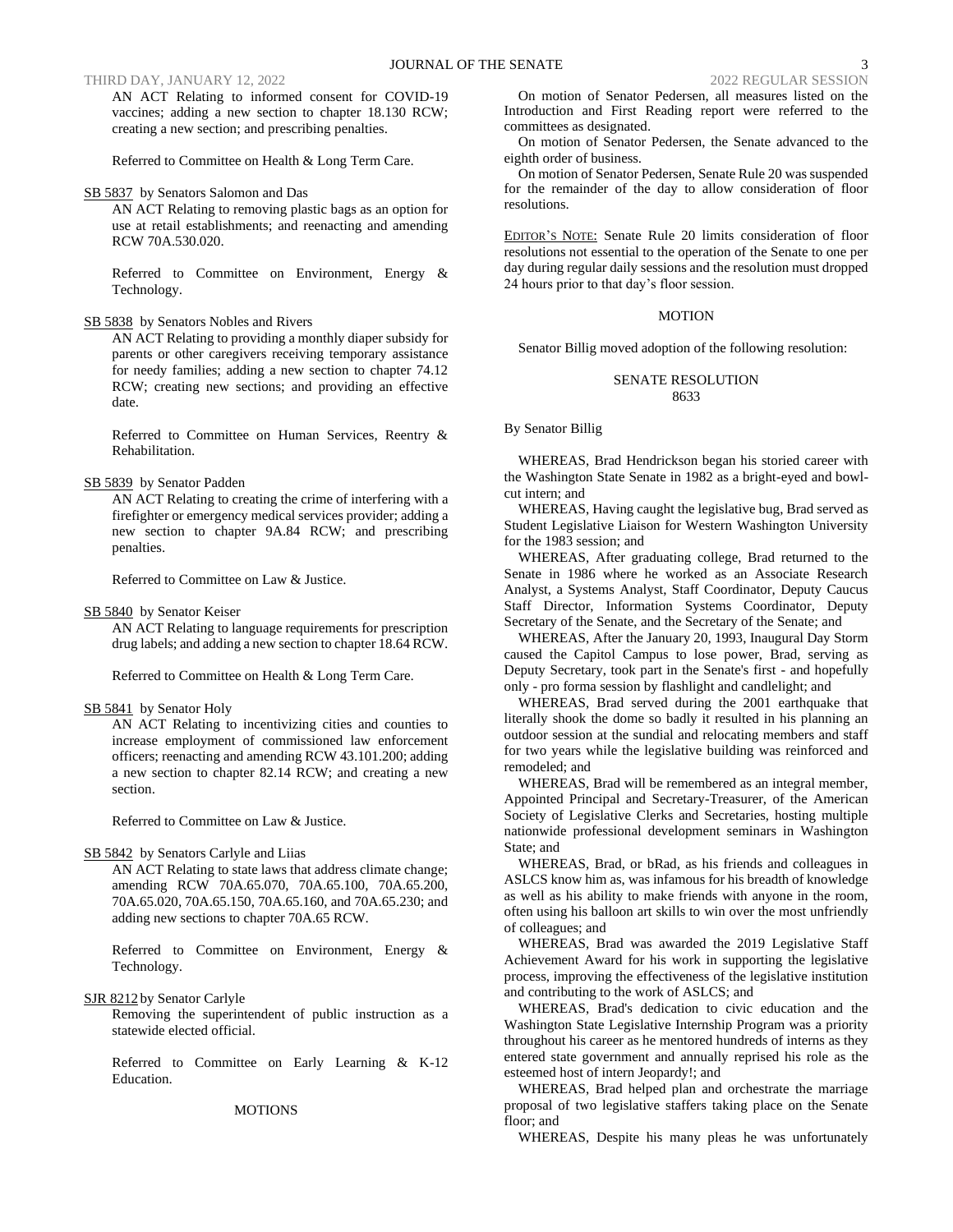never able to convince Senate Security to use his preferred photo of a young Brad Pitt as his Outlook contact photo; and

WHEREAS, In a memo on best leadership and management practices, Brad noted that "Organizations, like individuals, should constantly seek self-improvement. If it ain't broke, try to make it even better"; and

WHEREAS, Brad exemplified how to be a public servant; and WHEREAS, Brad's staff is confident he would want it noted that during his tenure as Secretary, the legislature never once

entered into a special session; and WHEREAS, Brad has spent approximately 3,542 days in session during his career;

NOW, THEREFORE, BE IT RESOLVED, That the Washington State Senate express its deepest gratitude for the nearly 40 years of service and sacrifice that Bradley J. Hendrickson has given to both the Legislature and the State of Washington; and

BE IT FURTHER RESOLVED, That copies of this resolution be immediately transmitted by the Secretary of the Senate to Brad Hendrickson.

Senators Billig, Braun, Liias, Keiser, Lovelett and Hawkins spoke in favor of adoption of the resolution.

## REMARKS BY THE PRESIDENT

President Heck: "The President would like to take a point of personal privilege, and extend to Brad his deepest of appreciation as well in part for the incredibly gracious and supportive way in which he helped me transition as the true rookie in this body last year, but more importantly because he recognizes and did throughout his entire career that this body, the Washington state Senate, is an institution whose needs need to be tended to and nurtured. That we as individuals are privileged to be members here, but our name tags slide in and out. Sometimes every four years. The body goes on. The institution goes on. To love democracy is to uphold the needs of this institution. And that was the hallmark of his entire career for which we are all deeply, deeply indebted."

The President declared the question before the Senate to be the adoption of Senate Resolution No. 8633.

The motion by Senator Billig carried and the resolution was adopted by voice vote.

#### **MOTION**

At 1:26 p.m., on motion of Senator Pedersen, the Senate was declared to be at ease subject to the call of the President.

Senator Hasegawa announced a meeting of the Democratic Caucus.

Senator Warnick announced a meeting of the Republican Caucus.

----

The Senate was called to order at 2:16 p.m. by President Heck.

#### MOTION

On motion of Senator Pedersen, the Senate reverted to the seventh order of business.

# THIRD READING CONFIRMATION OF GUBERNATORIAL APPOINTMENTS

# MOTION

Senator Wellman moved that Rituja Indapure, Senate Gubernatorial Appointment No. 9190, be confirmed as a member of the Washington State Women's Commission.

Senators Wellman and Das spoke in favor of passage of the motion.

# APPOINTMENT OF RITUJA INDAPURE

The President declared the question before the Senate to be the confirmation of Rituja Indapure, Senate Gubernatorial Appointment No. 9190, as a member of the Washington State Women's Commission.

The Secretary called the roll on the confirmation of Rituja Indapure, Senate Gubernatorial Appointment No. 9190, as a member of the Washington State Women's Commission and the appointment was confirmed by the following vote: Yeas, 47; Nays, 0; Absent, 2; Excused, 0.

Voting yea: Senators Billig, Braun, Brown, Carlyle, Cleveland, Conway, Das, Dhingra, Dozier, Fortunato, Frockt, Gildon, Hasegawa, Hawkins, Holy, Honeyford, Hunt, Keiser, King, Kuderer, Liias, Lovelett, Lovick, McCune, Mullet, Muzzall, Nguyen, Nobles, Padden, Pedersen, Randall, Rivers, Robinson, Rolfes, Saldaña, Salomon, Sefzik, Short, Stanford, Trudeau, Van De Wege, Wagoner, Warnick, Wellman, Wilson, C., Wilson, J. and Wilson, L.

Absent: Senators Schoesler and Sheldon

Rituja Indapure, Senate Gubernatorial Appointment No. 9190, having received the constitutional majority was declared confirmed as a member of the Washington State Women's Commission.

## THIRD READING CONFIRMATION OF GUBERNATORIAL APPOINTMENTS

### MOTION

Senator Hunt moved that Michelle Merriweather, Senate Gubernatorial Appointment No. 9195, be confirmed as a member of the Washington State Women's Commission.

Senator Hunt spoke in favor of the motion.

# APPOINTMENT OF MICHELLE MERRIWEATHER

The President declared the question before the Senate to be the confirmation of Michelle Merriweather, Senate Gubernatorial Appointment No. 9195, as a member of the Washington State Women's Commission.

## MOTION

On motion of Senator Wagoner, Senators Schoesler and Sheldon were excused.

The Secretary called the roll on the confirmation of Michelle Merriweather, Senate Gubernatorial Appointment No. 9195, as a member of the Washington State Women's Commission and the appointment was confirmed by the following vote: Yeas, 48; Nays, 0; Absent, 0; Excused, 1.

Voting yea: Senators Billig, Braun, Brown, Carlyle, Cleveland, Conway, Das, Dhingra, Dozier, Fortunato, Frockt, Gildon, Hasegawa, Hawkins, Holy, Honeyford, Hunt, Keiser, King, Kuderer, Liias, Lovelett, Lovick, McCune, Mullet, Muzzall,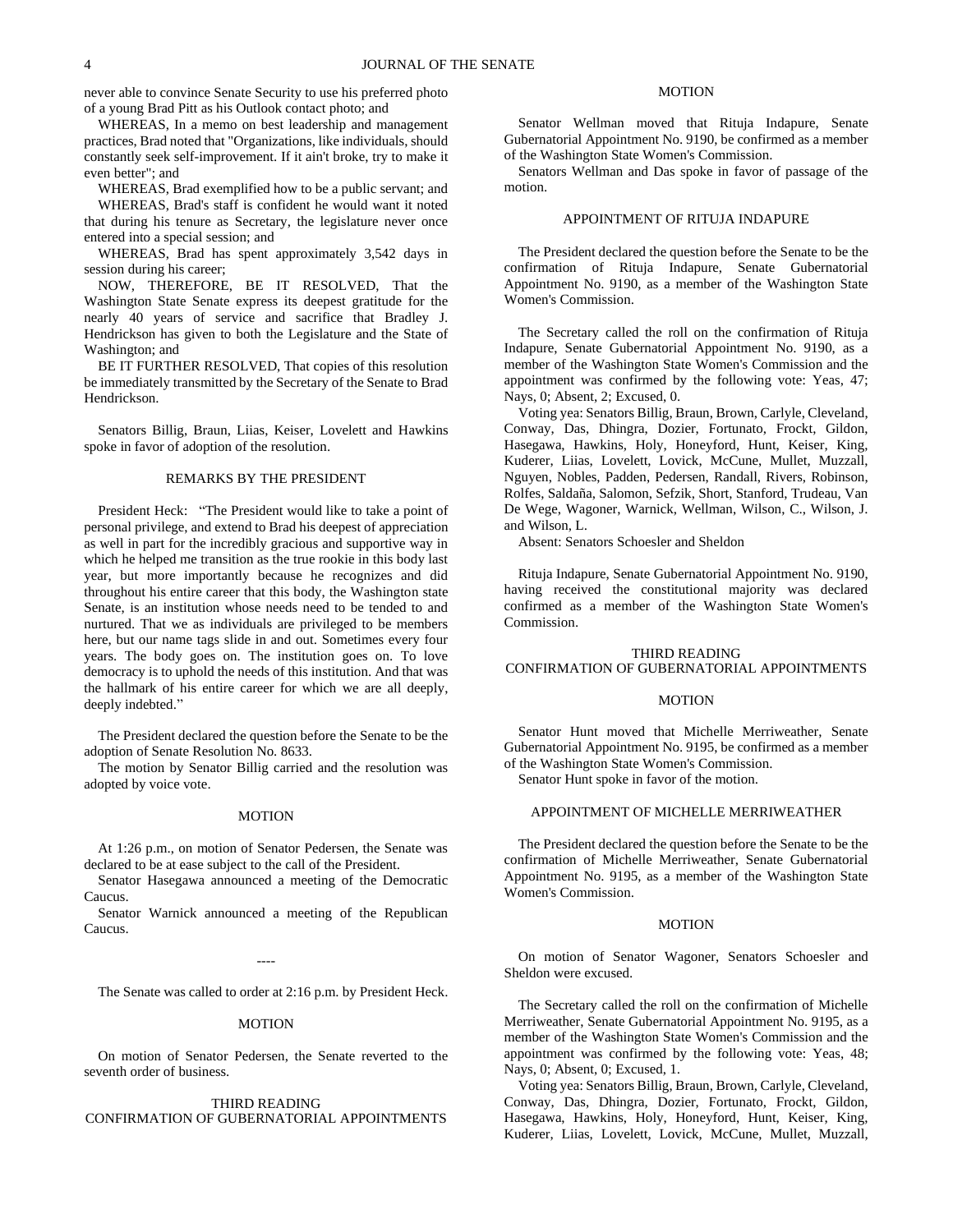## THIRD DAY, JANUARY 12, 2022

Nguyen, Nobles, Padden, Pedersen, Randall, Rivers, Robinson, Rolfes, Saldaña, Salomon, Schoesler, Sefzik, Short, Stanford, Trudeau, Van De Wege, Wagoner, Warnick, Wellman, Wilson, C., Wilson, J. and Wilson, L.

Excused: Senator Sheldon

Michelle Merriweather, Senate Gubernatorial Appointment No. 9195, having received the constitutional majority was declared confirmed as a member of the Washington State Women's Commission.

# THIRD READING

ENGROSSED SUBSTITUTE SENATE BILL NO. 5268, by Senate Committee on Health & Long Term Care (originally sponsored by Keiser, Braun and Nguyen)

Transforming services for individuals with intellectual and developmental disabilities by increasing the capabilities of community residential settings and redesigning the long-term nature of intermediate care facilities.

The bill was read on Third Reading.

Senators Braun and Keiser spoke in favor of passage of the bill.

#### MOTION

On motion of Senator Wagoner, Senators Honeyford and Schoesler were excused.

The President declared the question before the Senate to be the final passage of Engrossed Substitute Senate Bill No. 5268.

#### ROLL CALL

The Secretary called the roll on the final passage of Engrossed Substitute Senate Bill No. 5268 and the bill passed the Senate by the following vote: Yeas, 48; Nays, 0; Absent, 0; Excused, 1.

Voting yea: Senators Billig, Braun, Brown, Carlyle, Cleveland, Conway, Das, Dhingra, Dozier, Fortunato, Frockt, Gildon, Hasegawa, Hawkins, Holy, Honeyford, Hunt, Keiser, King, Kuderer, Liias, Lovelett, Lovick, McCune, Mullet, Muzzall, Nguyen, Nobles, Padden, Pedersen, Randall, Rivers, Robinson, Rolfes, Saldaña, Salomon, Schoesler, Sefzik, Short, Stanford, Trudeau, Van De Wege, Wagoner, Warnick, Wellman, Wilson, C., Wilson, J. and Wilson, L.

Excused: Senator Sheldon

ENGROSSED SUBSTITUTE SENATE BILL NO. 5268, having received the constitutional majority, was declared passed. There being no objection, the title of the bill was ordered to stand as the title of the act.

# THIRD READING

SENATE BILL NO. 5201, by Senators Van De Wege and Das

Concerning department of natural resources' timber and land sales.

The bill was read on Third Reading.

Senators Van De Wege and Warnick spoke in favor of passage of the bill.

The President declared the question before the Senate to be the final passage of Senate Bill No. 5201.

# ROLL CALL

The Secretary called the roll on the final passage of Senate Bill No. 5201 and the bill passed the Senate by the following vote: Yeas, 47; Nays, 1; Absent, 0; Excused, 1.

Voting yea: Senators Billig, Braun, Brown, Cleveland, Conway, Das, Dhingra, Dozier, Fortunato, Frockt, Gildon, Hasegawa, Hawkins, Holy, Honeyford, Hunt, Keiser, King, Kuderer, Liias, Lovelett, Lovick, McCune, Mullet, Muzzall, Nguyen, Nobles, Padden, Pedersen, Randall, Rivers, Robinson, Rolfes, Saldaña, Salomon, Schoesler, Sefzik, Short, Stanford, Trudeau, Van De Wege, Wagoner, Warnick, Wellman, Wilson, C., Wilson, J. and Wilson, L.

Voting nay: Senator Carlyle Excused: Senator Sheldon

SENATE BILL NO. 5201, having received the constitutional majority, was declared passed. There being no objection, the title of the bill was ordered to stand as the title of the act.

## THIRD READING

SENATE BILL NO. 5354, by Senators Saldaña, King and Nguyen

Addressing traffic control in large cities.

The bill was read on Third Reading.

Senators Saldaña and King spoke in favor of passage of the bill.

The President declared the question before the Senate to be the final passage of Senate Bill No. 5354.

# ROLL CALL

The Secretary called the roll on the final passage of Senate Bill No. 5354 and the bill passed the Senate by the following vote: Yeas, 45; Nays, 3; Absent, 0; Excused, 1.

Voting yea: Senators Billig, Braun, Brown, Carlyle, Cleveland, Conway, Das, Dhingra, Dozier, Fortunato, Frockt, Gildon, Hasegawa, Hawkins, Holy, Honeyford, Hunt, Keiser, King, Kuderer, Liias, Lovelett, McCune, Mullet, Muzzall, Nguyen, Nobles, Padden, Pedersen, Randall, Robinson, Rolfes, Saldaña, Salomon, Schoesler, Sefzik, Short, Stanford, Trudeau, Van De Wege, Warnick, Wellman, Wilson, C., Wilson, J. and Wilson, L.

Voting nay: Senators Lovick, Rivers and Wagoner Excused: Senator Sheldon

SENATE BILL NO. 5354, having received the constitutional majority, was declared passed. There being no objection, the title of the bill was ordered to stand as the title of the act.

### THIRD READING

ENGROSSED SUBSTITUTE SENATE BILL NO. 5245, by Senate Committee on Human Services, Reentry & Rehabilitation (originally sponsored by Brown, L. Wilson, Rolfes and Wagoner)

Concerning the safety of crime victims.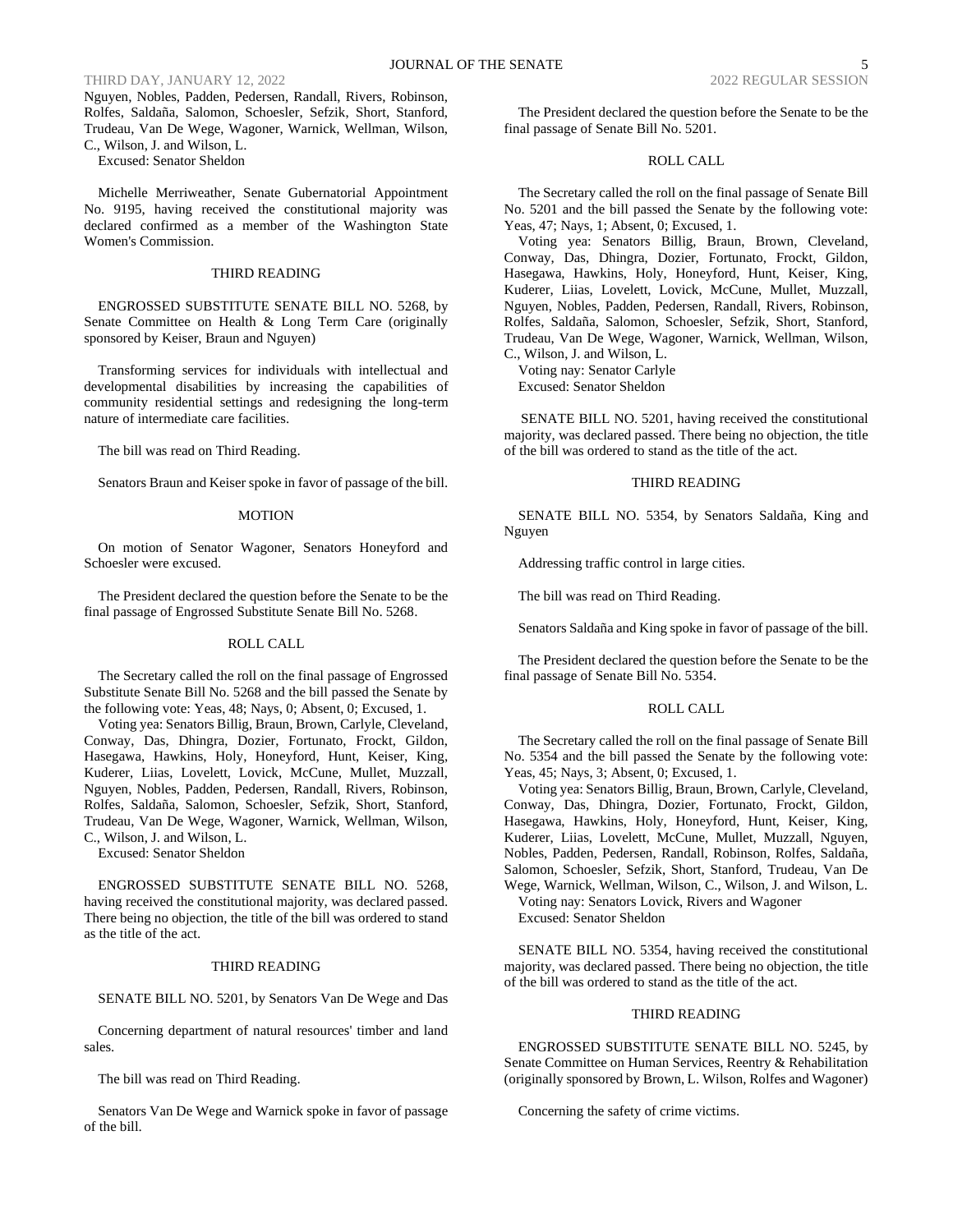6 JOURNAL OF THE SENATE

The bill was read on Third Reading.

Senators Brown and C. Wilson spoke in favor of passage of the bill.

The President declared the question before the Senate to be the final passage of Engrossed Substitute Senate Bill No. 5245.

### ROLL CALL

The Secretary called the roll on the final passage of Engrossed Substitute Senate Bill No. 5245 and the bill passed the Senate by the following vote: Yeas, 48; Nays, 0; Absent, 0; Excused, 1.

Voting yea: Senators Billig, Braun, Brown, Carlyle, Cleveland, Conway, Das, Dhingra, Dozier, Fortunato, Frockt, Gildon, Hasegawa, Hawkins, Holy, Honeyford, Hunt, Keiser, King, Kuderer, Liias, Lovelett, Lovick, McCune, Mullet, Muzzall, Nguyen, Nobles, Padden, Pedersen, Randall, Rivers, Robinson, Rolfes, Saldaña, Salomon, Schoesler, Sefzik, Short, Stanford, Trudeau, Van De Wege, Wagoner, Warnick, Wellman, Wilson, C., Wilson, J. and Wilson, L.

Excused: Senator Sheldon

ENGROSSED SUBSTITUTE SENATE BILL NO. 5245, having received the constitutional majority, was declared passed. There being no objection, the title of the bill was ordered to stand as the title of the act.

# THIRD READING

SECOND SUBSTITUTE SENATE BILL NO. 5241, by Senate Committee on Ways & Means (originally sponsored by Dhingra, Nguyen, Darneille, Das, Hasegawa, Hunt, Keiser, Liias, Nobles, Saldaña, Stanford and C. Wilson)

Promoting economic inclusion.

The bill was read on Third Reading.

Senators Dhingra and Gildon spoke in favor of passage of the bill.

The President declared the question before the Senate to be the final passage of Second Substitute Senate Bill No. 5241.

### ROLL CALL

The Secretary called the roll on the final passage of Second Substitute Senate Bill No. 5241 and the bill passed the Senate by the following vote: Yeas, 43; Nays, 5; Absent, 0; Excused, 1.

Voting yea: Senators Billig, Braun, Brown, Carlyle, Cleveland, Conway, Das, Dhingra, Dozier, Frockt, Gildon, Hasegawa, Hawkins, Holy, Hunt, Keiser, King, Kuderer, Liias, Lovelett, Lovick, Mullet, Muzzall, Nguyen, Nobles, Pedersen, Randall, Rivers, Robinson, Rolfes, Saldaña, Salomon, Sefzik, Short, Stanford, Trudeau, Van De Wege, Wagoner, Warnick, Wellman, Wilson, C., Wilson, J. and Wilson, L.

Voting nay: Senators Fortunato, Honeyford, McCune, Padden and Schoesler

Excused: Senator Sheldon

SECOND SUBSTITUTE SENATE BILL NO. 5241, having received the constitutional majority, was declared passed. There being no objection, the title of the bill was ordered to stand as the title of the act.

# THIRD READING

SUBSTITUTE SENATE BILL NO. 5376, by Senate Committee on Early Learning & K-12 Education (originally sponsored by C. Wilson, Wellman, Conway, Das, Hunt, Kuderer, Liias, Nobles and Saldaña)

Promoting awareness of the governor's office of the education ombuds.

The bill was read on Third Reading.

Senators C. Wilson and Hawkins spoke in favor of passage of the bill.

The President declared the question before the Senate to be the final passage of Substitute Senate Bill No. 5376.

# ROLL CALL

The Secretary called the roll on the final passage of Substitute Senate Bill No. 5376 and the bill passed the Senate by the following vote: Yeas, 44; Nays, 4; Absent, 0; Excused, 1.

Voting yea: Senators Billig, Braun, Brown, Carlyle, Cleveland, Conway, Das, Dhingra, Dozier, Frockt, Gildon, Hasegawa, Hawkins, Holy, Hunt, Keiser, King, Kuderer, Liias, Lovelett, Lovick, McCune, Mullet, Muzzall, Nguyen, Nobles, Pedersen, Randall, Rivers, Robinson, Rolfes, Saldaña, Salomon, Sefzik, Short, Stanford, Trudeau, Van De Wege, Wagoner, Warnick, Wellman, Wilson, C., Wilson, J. and Wilson, L.

Voting nay: Senators Fortunato, Honeyford, Padden and Schoesler

Excused: Senator Sheldon

SUBSTITUTE SENATE BILL NO. 5376, having received the constitutional majority, was declared passed. There being no objection, the title of the bill was ordered to stand as the title of the act.

## THIRD READING

SENATE BILL NO. 5312, by Senators Mullet, Liias and Van De Wege

Facilitating transit-oriented development and increasing housing inventory.

The bill was read on Third Reading.

Senators Mullet and Fortunato spoke in favor of passage of the bill.

The President declared the question before the Senate to be the final passage of Senate Bill No. 5312.

# ROLL CALL

The Secretary called the roll on the final passage of Senate Bill No. 5312 and the bill passed the Senate by the following vote: Yeas, 48; Nays, 0; Absent, 0; Excused, 1.

Voting yea: Senators Billig, Braun, Brown, Carlyle, Cleveland, Conway, Das, Dhingra, Dozier, Fortunato, Frockt, Gildon, Hasegawa, Hawkins, Holy, Honeyford, Hunt, Keiser, King, Kuderer, Liias, Lovelett, Lovick, McCune, Mullet, Muzzall, Nguyen, Nobles, Padden, Pedersen, Randall, Rivers, Robinson, Rolfes, Saldaña, Salomon, Schoesler, Sefzik, Short, Stanford,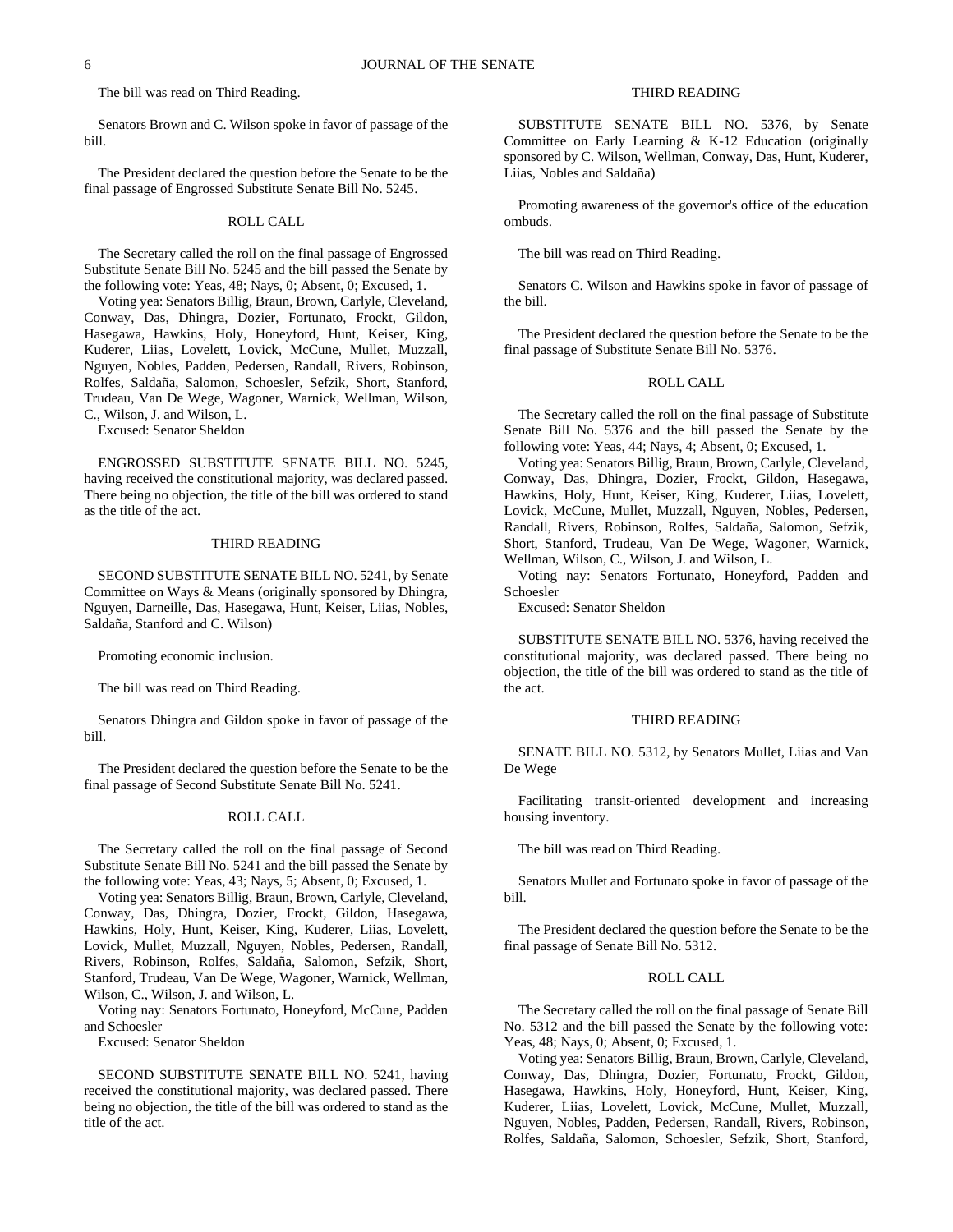# THIRD DAY, JANUARY 12, 2022 2022 REGULAR SESSION

Trudeau, Van De Wege, Wagoner, Warnick, Wellman, Wilson, C., Wilson, J. and Wilson, L.

Excused: Senator Sheldon

SENATE BILL NO. 5312, having received the constitutional majority, was declared passed. There being no objection, the title of the bill was ordered to stand as the title of the act.

#### THIRD READING

ENGROSSED SUBSTITUTE SENATE BILL NO. 5441, by Senate Committee on Health & Long Term Care (originally sponsored by Wellman, Cleveland, Das and Lovelett)

Concerning informed consent for breast implant surgery.

The bill was read on Third Reading.

#### MOTIONS

On motion of Senator Wellman, the rules were suspended and Engrossed Substitute Senate Bill No. 5441 was returned to second reading for the purpose of amendment.

Senator Wellman moved that the following floor amendment no. 926 by Senator Wellman be adopted:

On page 2, line 1, after "January 1," strike "2022" and insert "2023"

Senator Wellman spoke in favor of adoption of the amendment. The President declared the question before the Senate to be the adoption of floor amendment no. 926 by Senator Wellman on page 2, line 1 to Engrossed Substitute Senate Bill No. 5441.

The motion by Senator Wellman carried and floor amendment no. 926 was adopted by voice vote.

#### MOTION

On motion of Senator Wellman, the rules were suspended, Second Engrossed Substitute Senate Bill No. 5441 was advanced to third reading, the second reading considered the third and the bill was placed on final passage.

Senator Wellman spoke in favor of passage of the bill.

The President declared the question before the Senate to be the final passage of Second Engrossed Substitute Senate Bill No. 5441.

### ROLL CALL

The Secretary called the roll on the final passage of Second Engrossed Substitute Senate Bill No. 5441 and the bill passed the Senate by the following vote: Yeas, 47; Nays, 0; Absent, 0; Excused, 2.

Voting yea: Senators Billig, Braun, Brown, Carlyle, Cleveland, Conway, Das, Dhingra, Dozier, Fortunato, Frockt, Gildon, Hasegawa, Hawkins, Holy, Honeyford, Hunt, Keiser, King, Kuderer, Liias, Lovelett, Lovick, McCune, Mullet, Muzzall, Nguyen, Nobles, Pedersen, Randall, Rivers, Robinson, Rolfes, Saldaña, Salomon, Schoesler, Sefzik, Short, Stanford, Trudeau, Van De Wege, Wagoner, Warnick, Wellman, Wilson, C., Wilson, J. and Wilson, L.

Excused: Senators Padden and Sheldon

SECOND ENGROSSED SUBSTITUTE SENATE BILL NO.

5441, having received the constitutional majority, was declared passed. There being no objection, the title of the bill was ordered to stand as the title of the act.

# THIRD READING

SENATE BILL NO. 5202, by Senators Schoesler, Dozier, Honeyford, Keiser, King and Warnick

Establishing school district depreciation subfunds for the purposes of preventative maintenance.

The bill was read on Third Reading.

#### MOTIONS

On motion of Senator Wellman, the rules were suspended and Engrossed Senate Bill No. 5202 was returned to second reading for the purpose of amendment.

Senator Wellman moved that the following striking floor amendment no. 925 by Senator Wellman be adopted:

Strike everything after the enacting clause and insert the following:

**"Sec. 1.** RCW 28A.320.330 and 2021 c 332 s 7045 are each amended to read as follows:

School districts shall establish the following funds in addition to those provided elsewhere by law:

(1)(a) A general fund for the school district to account for all financial operations of the school district except those required to be accounted for in another fund.

(b) By the 2018-19 school year, a local revenue subfund of its general fund to account for the financial operations of a school district that are paid from local revenues. The local revenues that must be deposited in the local revenue subfund are enrichment levies and transportation vehicle levies collected under RCW 84.52.053, local effort assistance funding received under chapter 28A.500 RCW, and other school district local revenues including, but not limited to, grants, donations, and state and federal payments in lieu of taxes, but do not include other federal revenues, or local revenues that operate as an offset to the district's basic education allocation under RCW 28A.150.250. School districts must track expenditures from this subfund separately to account for the expenditure of each of these streams of revenue by source, and must provide the supplemental expenditure schedule under (c) of this subsection, and any other supplemental expenditure schedules required by the superintendent of public instruction or state auditor, for purposes of RCW 43.09.2856.

(c) Beginning in the 2019-20 school year, the superintendent of public instruction must require school districts to provide a supplemental expenditure schedule by revenue source that identifies the amount expended by object for each of the following supplementary enrichment activities beyond the state funded amount:

(i) Minimum instructional offerings under RCW 28A.150.220 or 28A.150.260 not otherwise included on other lines;

(ii) Staffing ratios or program components under RCW 28A.150.260, including providing additional staff for class size reduction beyond class sizes allocated in the prototypical school model and additional staff beyond the staffing ratios allocated in the prototypical school formula;

(iii) Program components under RCW 28A.150.200, 28A.150.220, or 28A.150.260, not otherwise included on other lines;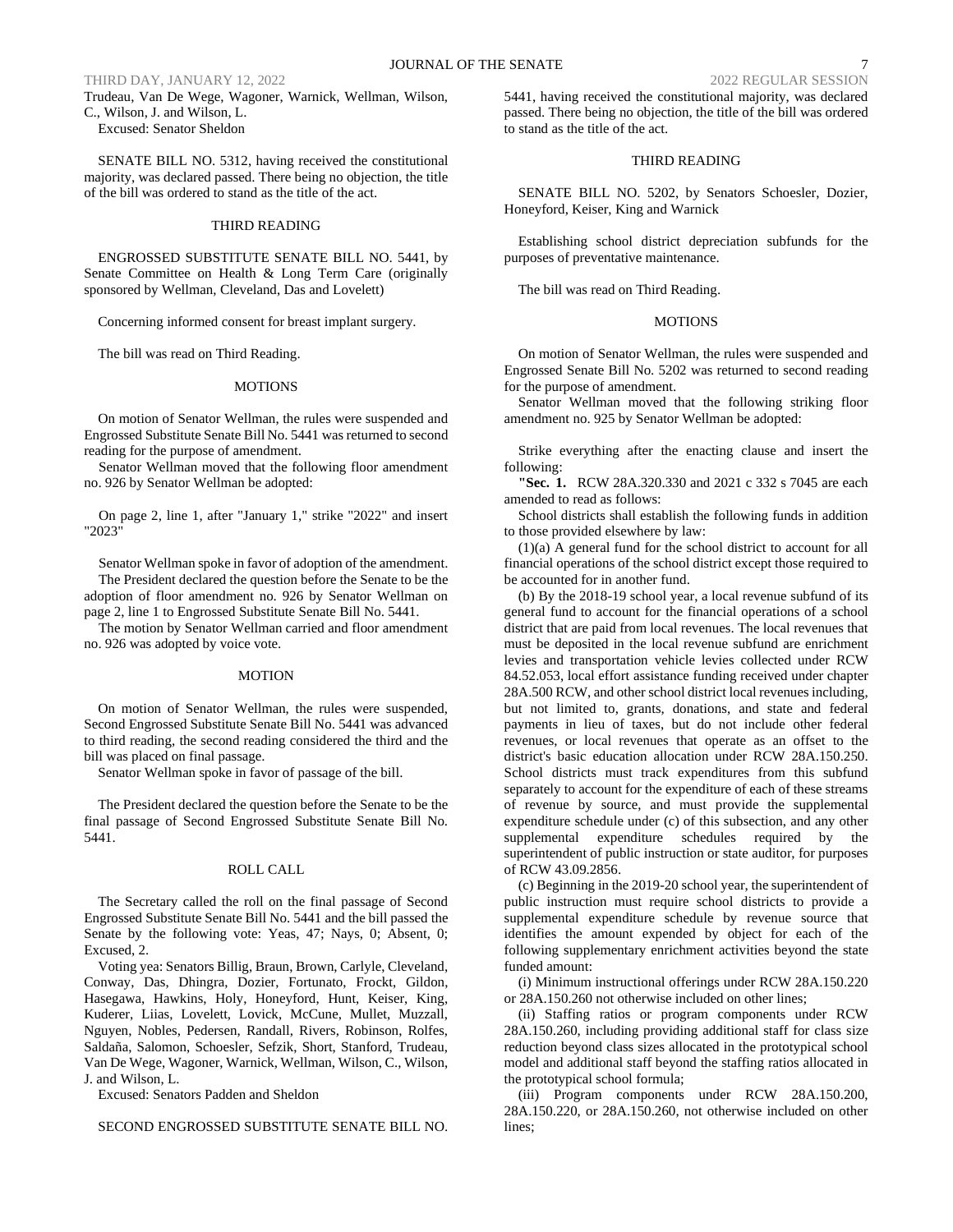(iv) Program components to support students in the program of special education;

(v) Program components of professional learning, as defined by RCW 28A.415.430, beyond that allocated under RCW 28A.150.415;

(vi) Extracurricular activities;

(vii) Extended school days or an extended school year;

(viii) Additional course offerings beyond the minimum instructional program established in the state's statutory program of basic education;

(ix) Activities associated with early learning programs;

(x) Activities associated with providing the student transportation program;

(xi) Any additional salary costs attributable to the provision or administration of the enrichment activities allowed under RCW 28A.150.276;

(xii) Additional activities or enhancements that the office of the superintendent of public instruction determines to be a documented and demonstrated enrichment of the state's statutory program of basic education under RCW 28A.150.276; and

(xiii) All other costs not otherwise identified in other line items.

(d) For any salary and related benefit costs identified in  $(c)(xi)$ , (xii), and (xiii) of this subsection, the school district shall maintain a record describing how these expenditures are documented and demonstrated enrichment of the state's statutory program of basic education. School districts shall maintain these records until the state auditor has completed the audit under RCW 43.09.2856.

(e) A depreciation subfund for the school district to reserve funds for future facility and equipment needs. Up to two percent of a school district's general fund may be deposited each fiscal year into the depreciation subfund for the purpose of preventative maintenance or emergency facility needs. The preventative maintenance must be necessary to realize the originally anticipated useful life of a building or facility and include: Exterior painting of facilities; replacement or renovation of roofing, exterior walls, windows, heating, air conditioning and ventilation systems, floor coverings in classrooms and common areas, and electrical and plumbing systems; and renovation of playfields, athletic facilities, and other district real property. No moneys from the depreciation subfund may be used for employee compensation.

(2) A capital projects fund shall be established for major capital purposes. All statutory references to a "building fund" shall mean the capital projects fund so established. Money to be deposited into the capital projects fund shall include, but not be limited to, bond proceeds, proceeds from excess levies authorized by RCW 84.52.053, state apportionment proceeds as authorized by RCW 28A.150.270, earnings from capital projects fund investments as authorized by RCW 28A.320.310 and 28A.320.320, and state forest revenues transferred pursuant to subsection (3) of this section.

Money derived from the sale of bonds, including interest earnings thereof, may only be used for those purposes described in RCW 28A.530.010, except that accrued interest paid for bonds shall be deposited in the debt service fund.

Money to be deposited into the capital projects fund shall include but not be limited to rental and lease proceeds as authorized by RCW 28A.335.060, and proceeds from the sale of real property as authorized by RCW 28A.335.130.

Money legally deposited into the capital projects fund from other sources may be used for the purposes described in RCW 28A.530.010, and for the purposes of:

(a) Major renovation and replacement of facilities and systems where periodical repairs are no longer economical or extend the useful life of the facility or system beyond its original planned useful life. Such renovation and replacement shall include, but shall not be limited to, major repairs, exterior painting of facilities, replacement and refurbishment of roofing, exterior walls, windows, heating and ventilating systems, floor covering in classrooms and public or common areas, and electrical and plumbing systems.

(b) Renovation and rehabilitation of playfields, athletic fields, and other district real property.

(c) The conduct of preliminary energy audits and energy audits of school district buildings. For the purpose of this section:

(i) "Preliminary energy audits" means a determination of the energy consumption characteristics of a building, including the size, type, rate of energy consumption, and major energy using systems of the building.

(ii) "Energy audit" means a survey of a building or complex which identifies the type, size, energy use level, and major energy using systems; which determines appropriate energy conservation maintenance or operating procedures and assesses any need for the acquisition and installation of energy conservation measures, including solar energy and renewable resource measures.

(iii) "Energy capital improvement" means the installation, or modification of the installation, of energy conservation measures in a building which measures are primarily intended to reduce energy consumption or allow the use of an alternative energy source.

(d) Those energy capital improvements which are identified as being cost-effective in the audits authorized by this section.

(e) Purchase or installation of additional major items of equipment and furniture: PROVIDED, That vehicles shall not be purchased with capital projects fund money.

(f)(i) Costs associated with implementing technology systems, facilities, and projects, including acquiring hardware, licensing software, and online applications and training related to the installation of the foregoing. However, the software or applications must be an integral part of the district's technology systems, facilities, or projects.

(ii) Costs associated with the application and modernization of technology systems for operations and instruction including, but not limited to, the ongoing fees for online applications, subscriptions, or software licenses, including upgrades and incidental services, and ongoing training related to the installation and integration of these products and services. However, to the extent the funds are used for the purpose under this subsection  $(2)(f)(ii)$ , the school district shall transfer to the district's general fund the portion of the capital projects fund used for this purpose. The office of the superintendent of public instruction shall develop accounting guidelines for these transfers in accordance with internal revenue service regulations.

(g) Major equipment repair, painting of facilities, and other major preventative maintenance purposes. However, to the extent the funds are used for the purpose under this subsection  $(2)(g)$ , the school district shall transfer to the district's general fund the portion of the capital projects fund used for this purpose. The office of the superintendent of public instruction shall develop accounting guidelines for these transfers in accordance with internal revenue service regulations. Based on the district's most recent two-year history of general fund maintenance expenditures, funds used for this purpose may not replace routine annual preventive maintenance expenditures made from the district's general fund.

(h) During the 2021-2023 fiscal biennium, renovation and replacement of facilities and systems, purchase or installation of items of equipment and furniture, including maintenance vehicles and machinery, and other preventative maintenance or infrastructure improvement purposes.

(3) A debt service fund to provide for tax proceeds, other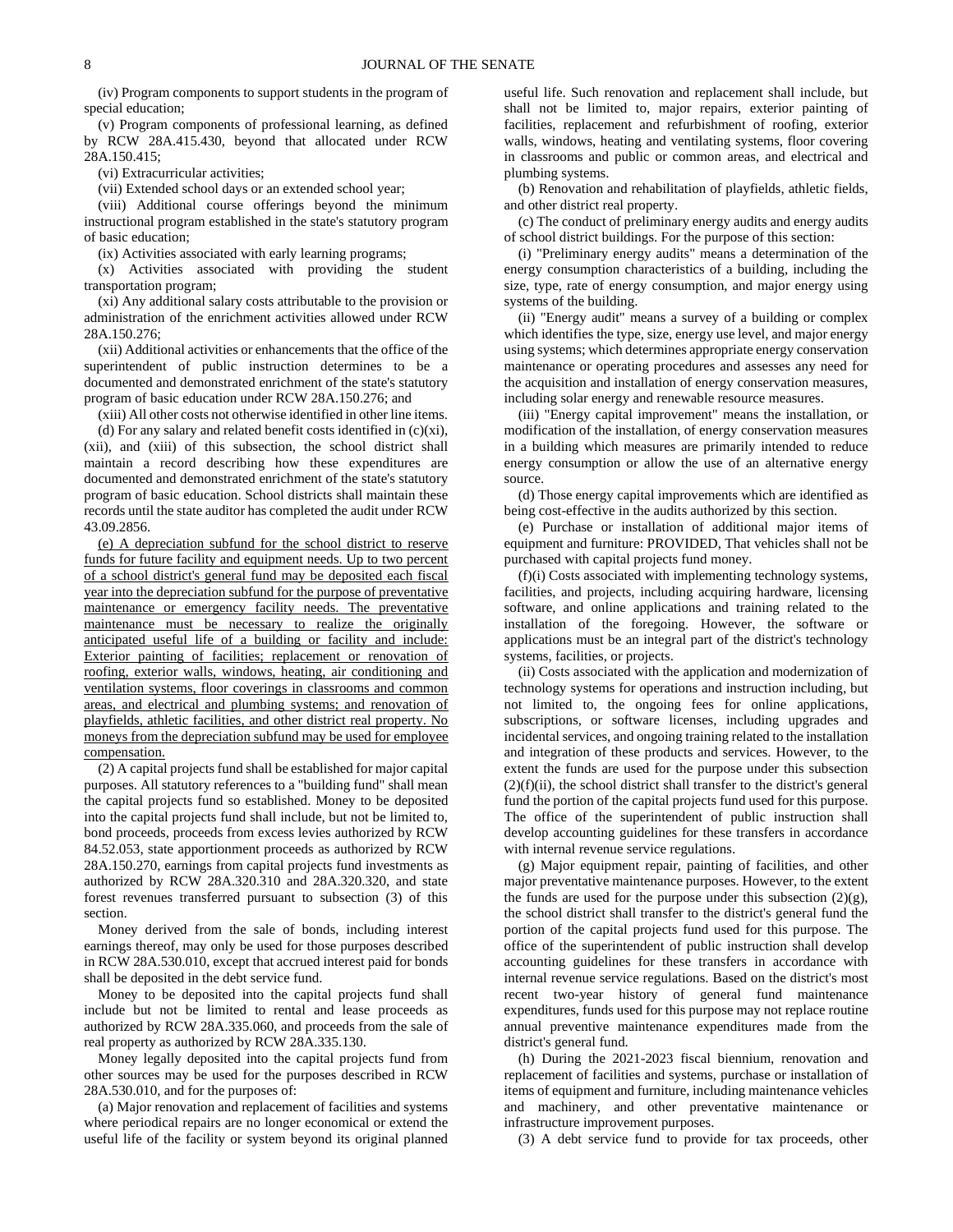# THIRD DAY, JANUARY 12, 2022

revenues, and disbursements as authorized in chapter 39.44 RCW. State forestland revenues that are deposited in a school district's debt service fund pursuant to RCW 79.64.110 and to the extent not necessary for payment of debt service on school district bonds may be transferred by the school district into the district's capital projects fund.

(4) An associated student body fund as authorized by RCW 28A.325.030.

(5) Advance refunding bond funds and refunded bond funds to provide for the proceeds and disbursements as authorized in chapter 39.53 RCW."

On page 1, line 2 of the title, after "maintenance;" strike the remainder of the title and insert "and amending RCW 28A.320.330."

Senators Wellman and Hawkins spoke in favor of adoption of the striking amendment.

The President declared the question before the Senate to be the adoption of striking floor amendment no. 925 by Senator Wellman to Senate Bill No. 5202.

The motion by Senator Wellman carried and striking floor amendment no. 925 was adopted by voice vote.

#### MOTION

On motion of Senator Wellman, the rules were suspended, Engrossed Senate Bill No. 5202 was advanced to third reading, the second reading considered the third and the bill was placed on final passage.

Senators Wellman and Hawkins spoke in favor of passage of the bill.

The President declared the question before the Senate to be the final passage of Engrossed Senate Bill No. 5202.

### ROLL CALL

The Secretary called the roll on the final passage of Engrossed Senate Bill No. 5202 and the bill passed the Senate by the following vote: Yeas, 46; Nays, 2; Absent, 0; Excused, 1.

Voting yea: Senators Billig, Braun, Brown, Carlyle, Cleveland, Conway, Das, Dhingra, Dozier, Fortunato, Frockt, Gildon, Hasegawa, Hawkins, Holy, Honeyford, Hunt, Keiser, King, Kuderer, Lovelett, Lovick, McCune, Mullet, Muzzall, Nguyen, Nobles, Padden, Pedersen, Randall, Rivers, Robinson, Rolfes, Saldaña, Salomon, Schoesler, Sefzik, Short, Trudeau, Van De Wege, Wagoner, Warnick, Wellman, Wilson, C., Wilson, J. and Wilson, L.

Voting nay: Senators Liias and Stanford Excused: Senator Sheldon

ENGROSSED SENATE BILL NO. 5202, having received the constitutional majority, was declared passed. There being no objection, the title of the bill was ordered to stand as the title of the act.

# THIRD READING

SUBSTITUTE SENATE BILL NO. 5148, by Senate Committee on Law & Justice (originally sponsored by Frockt, Hunt, Billig, Darneille, Das, Hasegawa, Kuderer, Lovelett, Pedersen, Saldaña, Salomon and C. Wilson)

Concerning the harassment of election officials.

The bill was read on Third Reading.

Senators Frockt and Conway spoke in favor of passage of the bill.

The President declared the question before the Senate to be the final passage of Substitute Senate Bill No. 5148.

## ROLL CALL

The Secretary called the roll on the final passage of Substitute Senate Bill No. 5148 and the bill passed the Senate by the following vote: Yeas, 48; Nays, 0; Absent, 0; Excused, 1.

Voting yea: Senators Billig, Braun, Brown, Carlyle, Cleveland, Conway, Das, Dhingra, Dozier, Fortunato, Frockt, Gildon, Hasegawa, Hawkins, Holy, Honeyford, Hunt, Keiser, King, Kuderer, Liias, Lovelett, Lovick, McCune, Mullet, Muzzall, Nguyen, Nobles, Padden, Pedersen, Randall, Rivers, Robinson, Rolfes, Saldaña, Salomon, Schoesler, Sefzik, Short, Stanford, Trudeau, Van De Wege, Wagoner, Warnick, Wellman, Wilson, C., Wilson, J. and Wilson, L.

Excused: Senator Sheldon

SUBSTITUTE SENATE BILL NO. 5148, having received the constitutional majority, was declared passed. There being no objection, the title of the bill was ordered to stand as the title of the act.

## MOTION

At 3:19 p.m., on motion of Senator Pedersen, the Senate adjourned until 12:30 p.m. Thursday, January 13, 2022.

DENNY HECK, President of the Senate

SARAH BANNISTER, Secretary of the Senate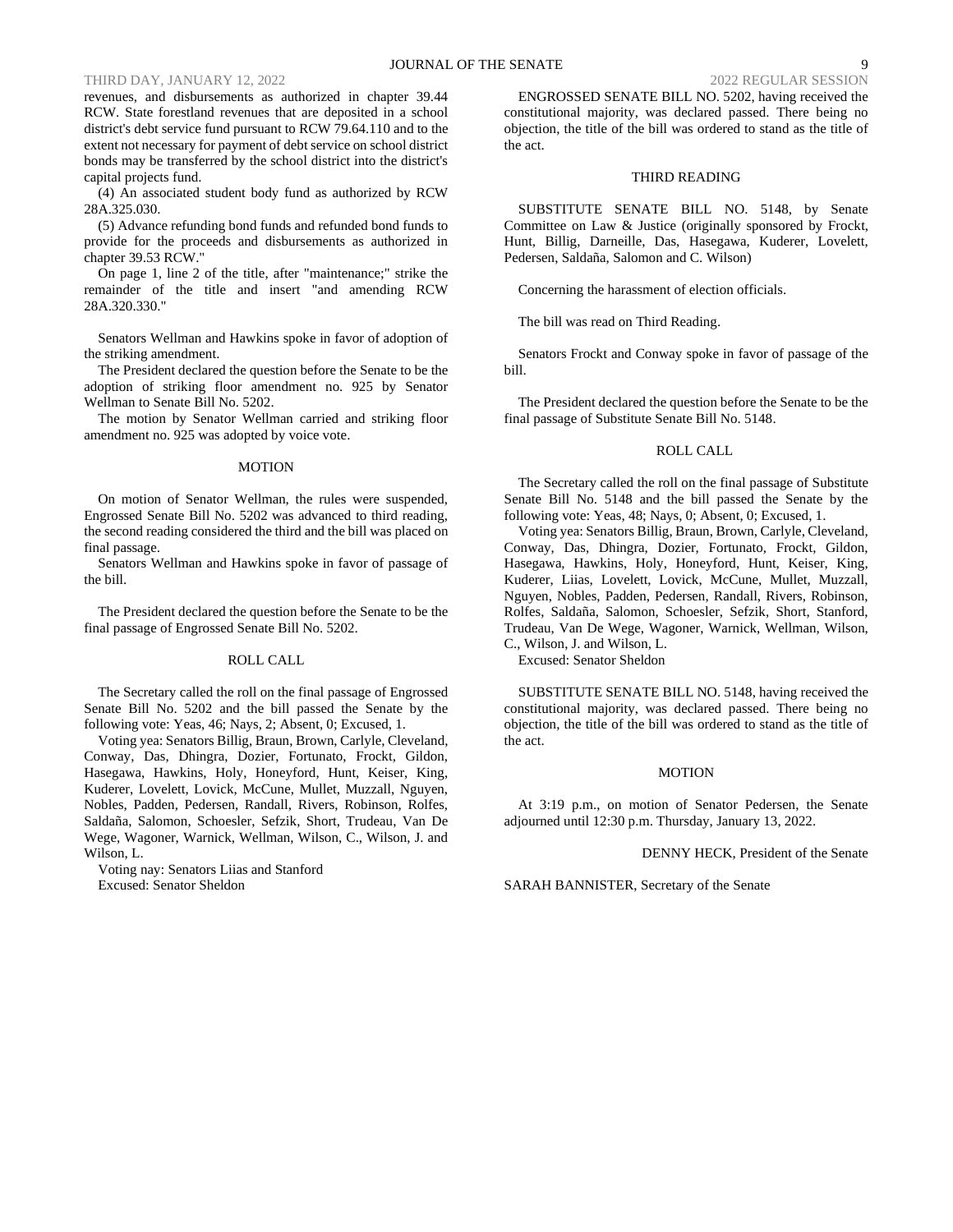| 5148-S                    |
|---------------------------|
|                           |
|                           |
| 5201                      |
|                           |
|                           |
| 5202                      |
|                           |
|                           |
|                           |
| 5202-E                    |
|                           |
| 5241-S2                   |
|                           |
|                           |
| 5245-SE                   |
|                           |
|                           |
| 5268-SE                   |
|                           |
|                           |
| 5312                      |
|                           |
|                           |
| 5354                      |
|                           |
|                           |
|                           |
|                           |
| 5376-S                    |
|                           |
|                           |
| 5441-S2E                  |
|                           |
| 5441-SE<br>$\blacksquare$ |
|                           |
|                           |
|                           |
| 5596                      |
|                           |
| 5638                      |
|                           |
| 5644                      |
|                           |
| 5645                      |
|                           |
| 5653                      |
|                           |
| 5655                      |

| 5664 |  |
|------|--|
|      |  |
| 5820 |  |
|      |  |
| 5821 |  |
| 5822 |  |
|      |  |
| 5823 |  |
| 5824 |  |
|      |  |
| 5825 |  |
| 5826 |  |
|      |  |
| 5827 |  |
|      |  |
| 5828 |  |
| 5829 |  |
|      |  |
| 5830 |  |
| 5831 |  |
|      |  |
| 5832 |  |
| 5833 |  |
|      |  |
| 5834 |  |
|      |  |
| 5835 |  |
| 5836 |  |
|      |  |
| 5837 |  |
| 5838 |  |
|      |  |
| 5839 |  |
| 5840 |  |
|      |  |
| 5841 |  |
|      |  |
| 5842 |  |
|      |  |